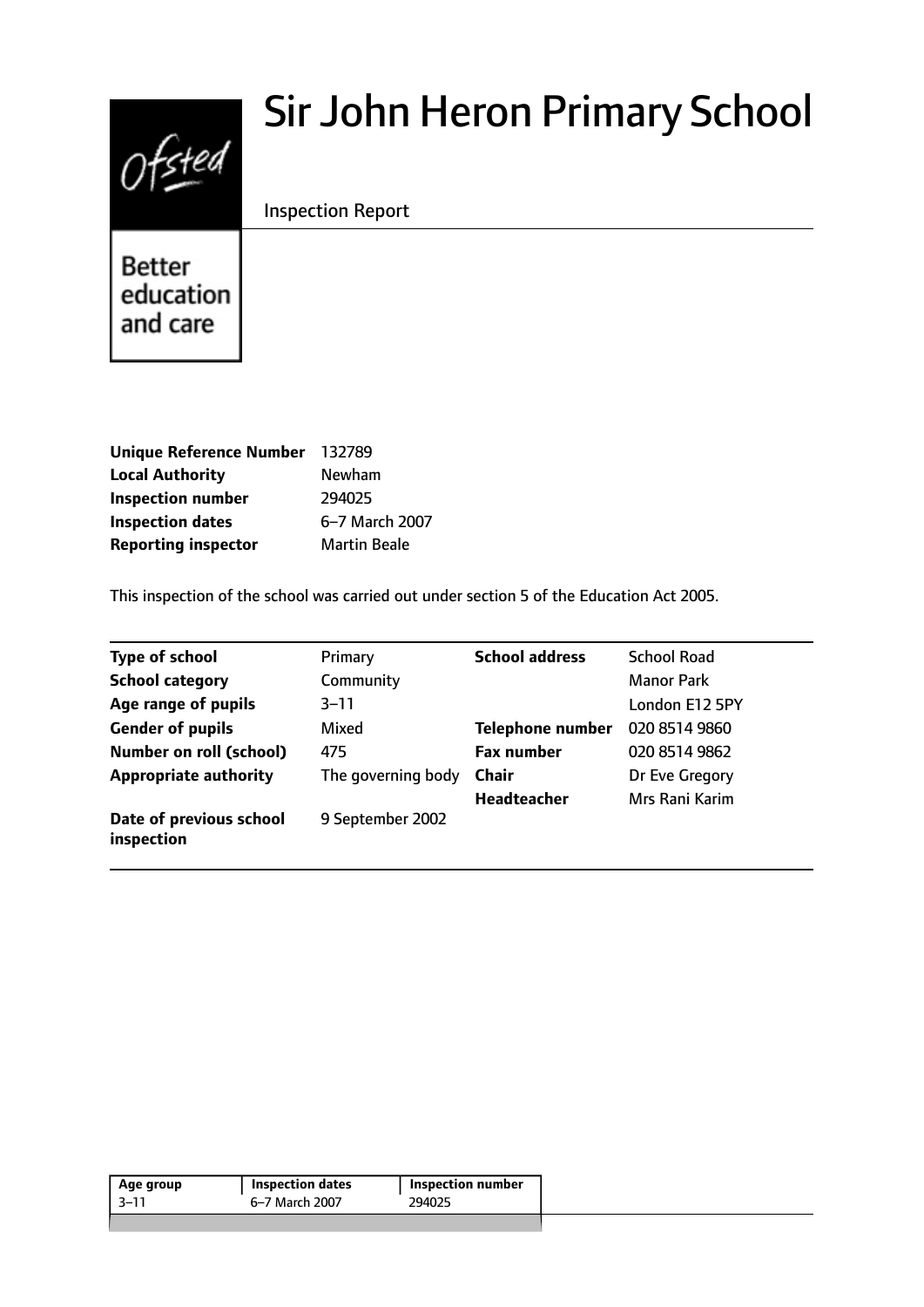© Crown copyright 2007

Website: www.ofsted.gov.uk

This document may be reproduced in whole or in part for non-commercial educational purposes, provided that the information quoted is reproduced without adaptation and the source and date of publication are stated.

Further copies of this report are obtainable from the school. Under the Education Act 2005, the school must provide a copy of this report free of charge to certain categories of people. A charge not exceeding the full cost of reproduction may be made for any other copies supplied.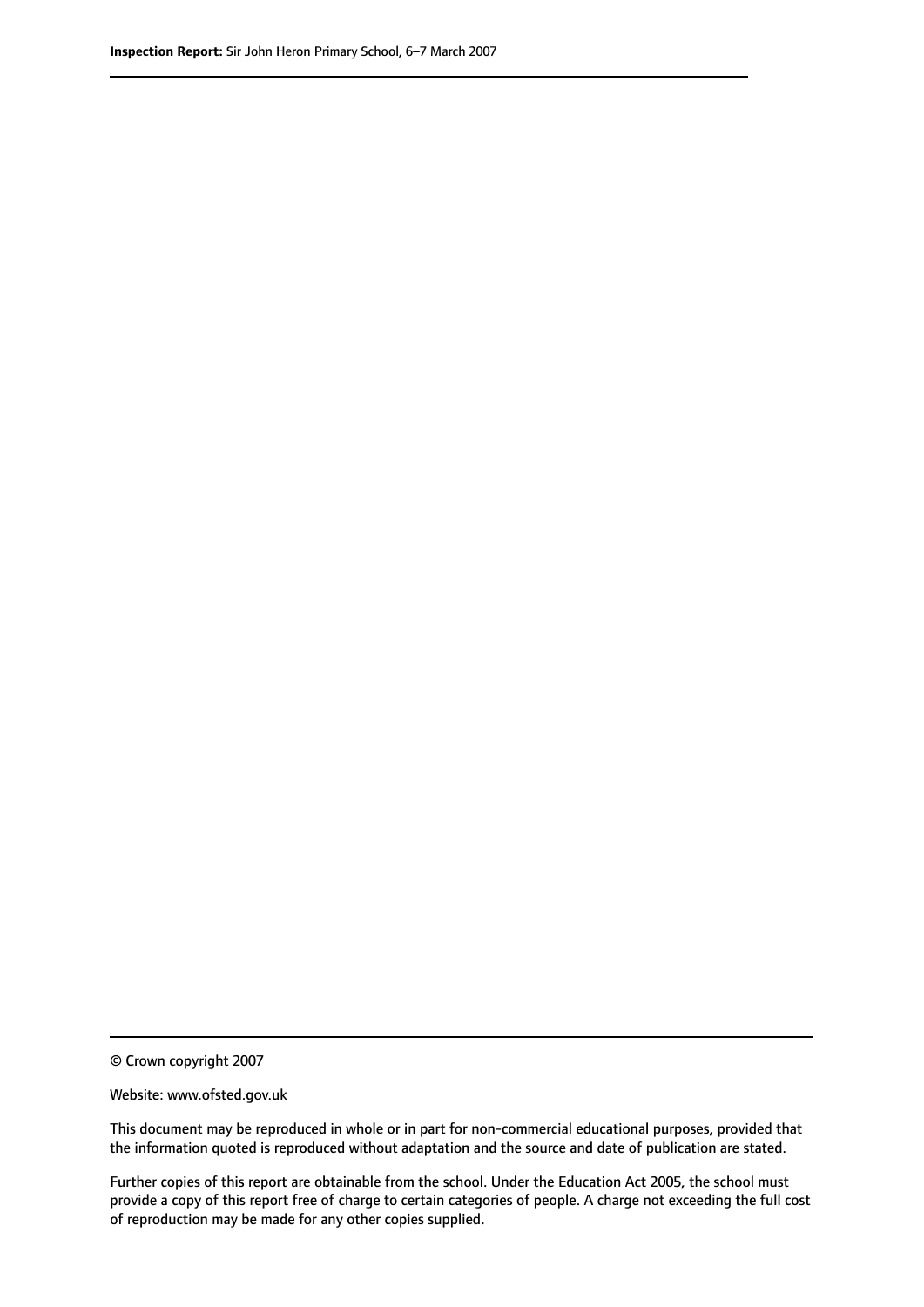# **Introduction**

The inspection was carried out by three Additional Inspectors.

# **Description of the school**

Sir John Heron is a large primary school with a part-time Nursery. It opened in September 2001 and the current Year 6 classes are made up from pupils who either joined in Year 3 or are new to the country. It is situated in an area where many families experience considerable social and economic disadvantages. The well below average attainment on entry is further affected by high pupil turnover. The majority of the pupils are from minority ethnic backgrounds and over three-quarters are learning English as an additional language. The proportion of the pupils with learning difficulties and disabilities is similar to the national average. The school is funded for 16 pupils with profound and multiple learning difficulties (PMLD) within mainstream classes.

# **Key for inspection grades**

| Grade 1 | Outstanding  |
|---------|--------------|
| Grade 2 | Good         |
| Grade 3 | Satisfactory |
| Grade 4 | Inadequate   |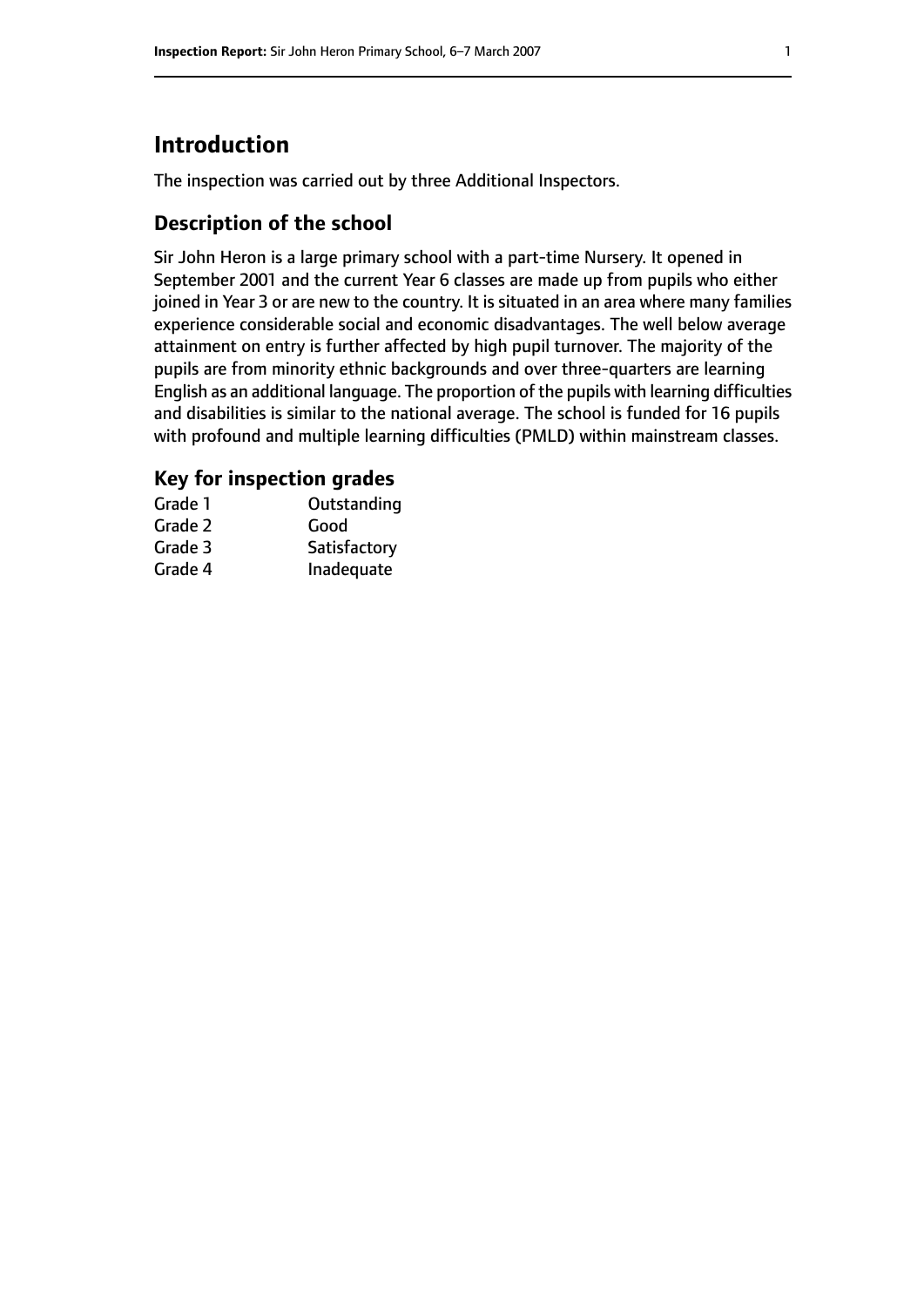# **Overall effectiveness of the school**

#### **Grade: 2**

This is a good school that deals well with its many challenges. Parents very much support all that it does for their children. The school has come a long way since its opening and is a well-established part of the community. The school has an accurate view of its strengths and the action needed to build on its progress. Resources are used well to provide good value for money. For example, the investment in high levels of support staff contributes very considerably to learning. The school's successes indicate that it is well-placed to take the next steps in its development. One key to this success is good leadership and management and the clear vision of the headteacher. She has high aspirations for the school and all pupils. Staff and governors share her vision and pull together well as a team.

The youngest children make a good start in the Foundation Stage. Their learning and language needs are carefully identified and developed through the rich curriculum and good teaching. They make good progress and, though a below average number reach the expected goals by the end of Reception, this number is increasing. Teachers across the school deal well with the very wide range of attainment, levels of English language and previous schooling of pupils in their classes. Effective teaching and learning are the basis for the pupils' good achievement. Pupils progress well, even if at the school for only a short time. Standards are broadly average by Year 6, but vary widely with the different characteristics of each year group.

The recent action to improve literacy by broadening the range of writing styles expected of pupils and focusing better on how to apply basic skills is leading to improved achievement. Numeracy has received less attention until recently and similar improvements are not yet visible. Teaching here does not consistently challenge the most able and does not build skills effectively from year to year. In general, pupils with particular talents are not challenged consistently and there are limited programmes to enrich their experiences.

The language needs of new learners of English are carefully identified and effective support provided. They are rapidly able to take part in activities and become increasingly fluent so that many become some of the highest attaining pupils in the school. Pupils with learning difficulties also make good progress as their needs are rigorously identified and carefully met. Every effort is made to include pupils with PMLD in lessons and activities while recognising that this might not always be appropriate. Very effective links have been forged with a wide variety of agencies to help meet their very challenging needs. Their achievement is also good, even if their attainment is very low.

Pupils support each other happily in lessons and around the school and thoroughly enjoy school. Their personal development and well-being are good and are promoted through an effective curriculum that builds links between subjects. Parents and pupils greatly appreciate the good care, support and guidance that focuses sharply on ensuring the pupils' welfare and guiding their academic development. Pupils say they feel safe, well cared for and that there is always someone to turn to if they have a problem. They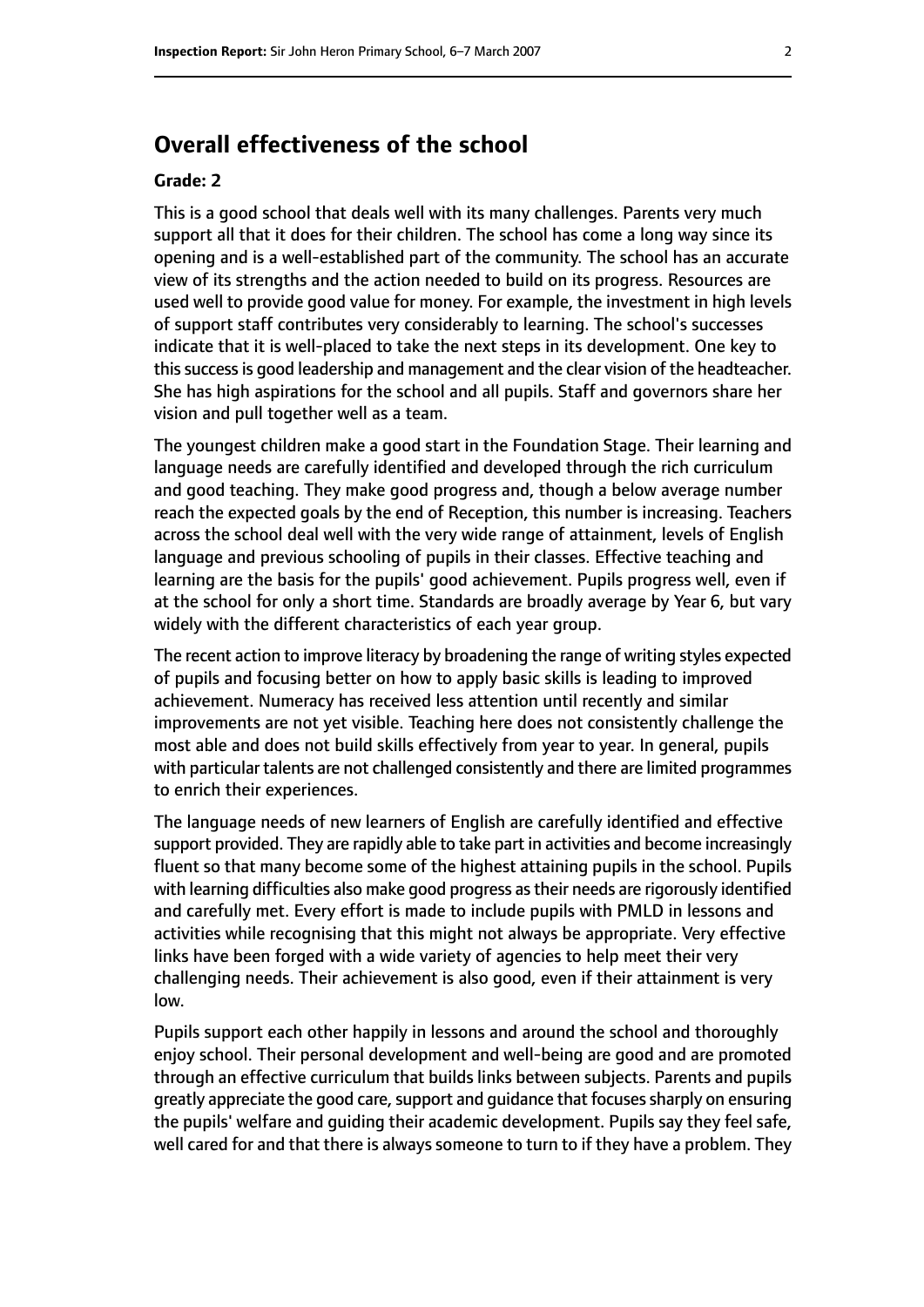have an excellent understanding of how to adopt healthy lifestyles and increasingly choose healthy food options. Pupils develop a good understanding of their rights and responsibilities. They contribute to the school through the various councils and play a considerable role in the community through their commitment to improving the environment. Their good teamwork and personal development allied to the good development of basic skills gives the pupils a sound basis for the next stage of their education.

#### **What the school should do to improve further**

- Raise achievement in mathematics by ensuring lessons consistently challenge more able pupils and develop skills systematically as pupils move through the school.
- Enrich the learning and development of the most able pupils and those with particular talents more consistently by providing greater challenge in lessons, extending their thinking and broadening their experiences.

#### **Achievement and standards**

#### **Grade: 2**

Children make good progress in the Foundation Stage from well below average attainment on entry, although a considerable number do not reach expected goals by the time they enter Year 1. Challenging targets are set for pupils and a wide range of strategies employed for these to be achieved. Pupils make good progress in the rest of the school. Year 2 test results improved from the school's opening up to 2005 when they were close to the national average, but fell to exceptionally low in 2006. This particular group had a high proportion of pupils with learning difficulties, high numbers at an early stage of learning English and many mid-phase entries. These test results still represented good progress for the pupils given their starting points. The 2006 Year 6 test results were the first set for the school and were from pupils who joined in or, in many cases, after the start of Year 3. Results were close to the national average in each subject, with more able pupils doing slightly better in science than English and mathematics. These results represented good progress for this group of pupils, particularly in science where pupils' learning benefits considerably from learning through investigations and research.

# **Personal development and well-being**

#### **Grade: 2**

Pupils have good attitudes, are motivated and engaged in their learning. They clearly enjoy school, and say how much they like research projects and educational visits. Their enthusiasm is reflected in improved and above average attendance. Pupils' good behaviour is helping to develop a positive atmosphere in school, although a small number do not always have the self-discipline to cope when not taught by their normal teacher. They are confident that their views are listened to and that they have a role in the school's development. They describe how playground arrangements have changed in response to younger pupils' concerns about behaviour and the important role they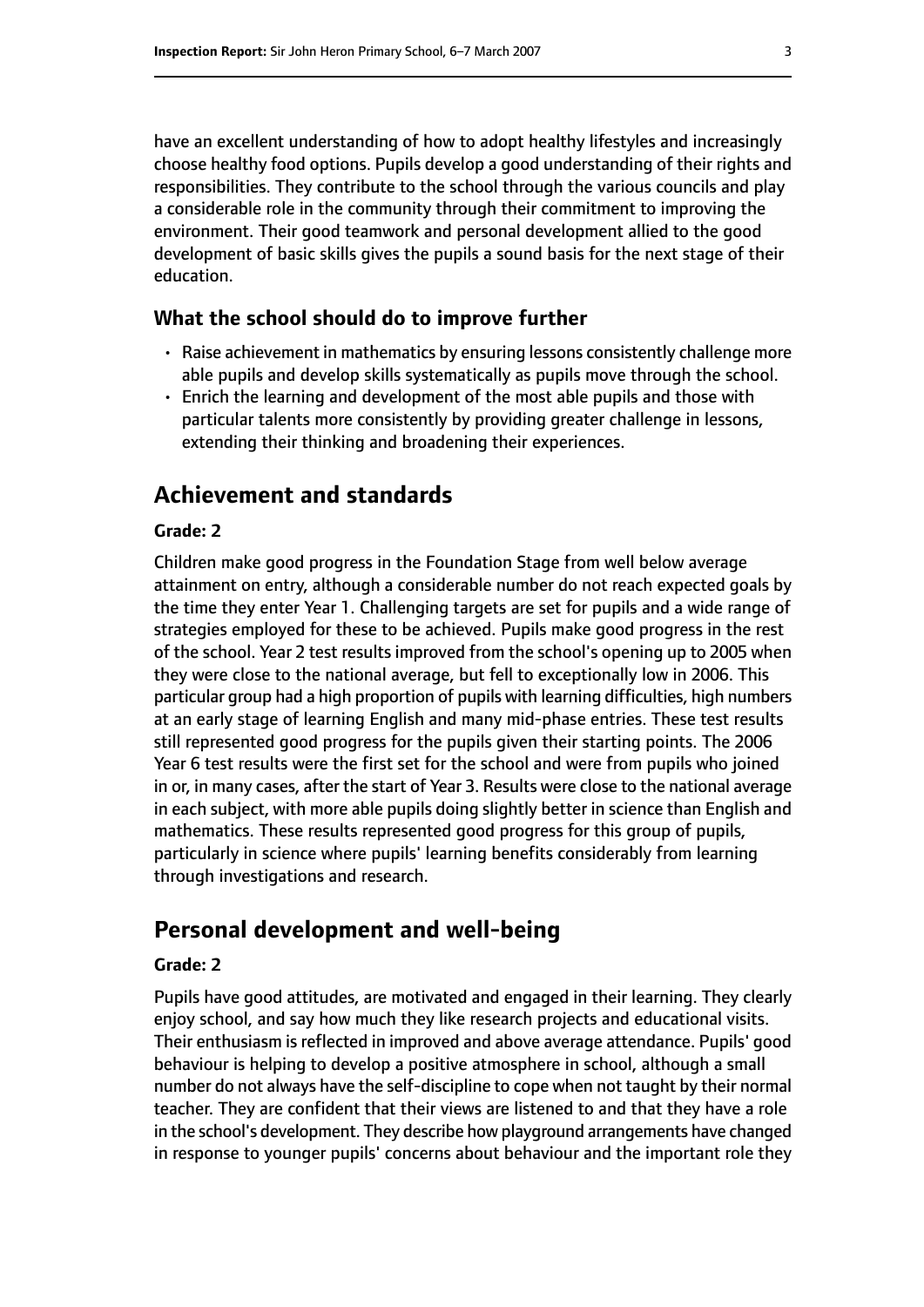now play as peer mediators or in 'Friendship Teams'. Spiritual, moral, social and cultural development is good. Pupils reflect on key issues that are relevant to their lives. They understand themselves and the world in which they live and explore different cultures and values. They learn about decision-making and how to make the right choices when faced with a problem.

# **Quality of provision**

#### **Teaching and learning**

#### **Grade: 2**

Many lessons are taught well and learning is becoming more secure as the school and new teachers become established. Skilled questioning and the very effective use of 'talk partners' helps the pupils to understand new ideas and gives them confidence to participate in lessons. Learning is supported by effective planning matched well to the ability of most learners. However, more able pupils are not consistently challenged, particularly in mathematics. Lessons are brisk and teachers adopt interesting methods and activities to add to the pupils' enjoyment. Teaching assistants are knowledgeable and skilled and play a very significant part in the progress of the pupils they support. Pupils are mostly clear about the purpose of the work they are doing but are not always sure precisely what is expected of them and how to know if they are successful. The creative use of interactive whiteboards enhances learning greatly in some classes, but this resource is not used effectively throughout the school.

#### **Curriculum and other activities**

#### **Grade: 2**

The curriculum meets the academic needs of most pupils; however, it does not provide sufficient planned programmes to enrich and challenge the experiences and thinking of pupils who have particular talents. Innovative features such as 'P4C' help pupils to develop an understanding of their rights and responsibilities by encouraging questioning and justifying opinions. Research projects which link areas of the curriculum make learning investigative, active and more meaningful. The personal, social, health and citizenship programme raises the pupils' confidence and self-esteem and makes a significant contribution to developing environmental awareness. Carefully planned programmes meet the needs well of pupils with learning difficulties and those new to learning English. The creative arts play an important part in school life and community activities. For example, the Newham Arts Festival enriches the curriculum further and allows learning to be active and alive. The pupils' experiences are considerably enriched by the popular educational visits, the wide range of much valued extra-curricular activities and opportunities for singing, dancing and playing musical instruments.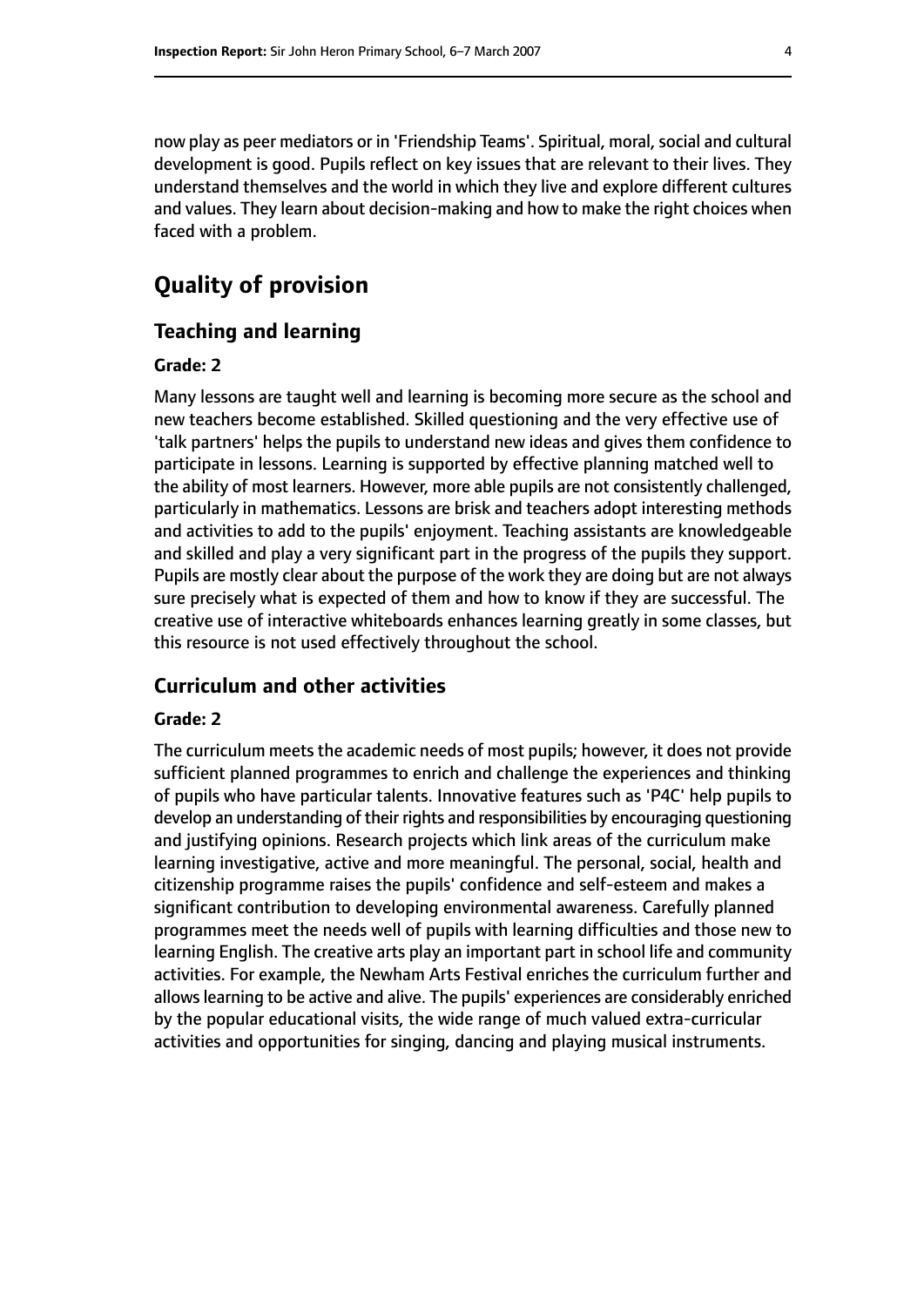#### **Care, guidance and support**

#### **Grade: 2**

All pupils are treated individually and have very good relationships with the adults who teach and support them. The school fulfils requirements for safeguarding children and has robust child protection procedures. Health and safety arrangements are well established and result in pupils feeling safe. Medical and first aid procedures are thorough, particularly for pupils with PMLD. A strength is the way in which children new to the school are welcomed and settle in quickly. A Year 6 pupil who had joined the school three years ago with no English commented that, 'on the first day you feel very new but on the second day you feel you've always been here'. The progress of pupils is tracked closely and pupils are becoming aware of how they are getting on through the setting of targets. Marking is evident in many books but the guidance does not consistently help pupils to see what they need to do to improve.

#### **Leadership and management**

#### **Grade: 2**

Much of the school's success stems from the perceptive and committed leadership of the headteacher. She is ably supported by two acting assistant headteachers in a restructured leadership team, whilst waiting for a new deputy to take up post. Staff morale is high. Teachers feel well supported, strongly motivated and part of a successful team. The school development plan effectively drives the vision to bring about necessary improvements. Teaching and learning are kept rigorously under review and action is taken to improve the performance of all staff. The roles of newly appointed subject leaders are in the early stages of development and are supported by guidance from more experienced leaders and local authority advisors. Governors fulfil their roles well. They have a good overview of the school's performance and challenge the senior staff to do even better.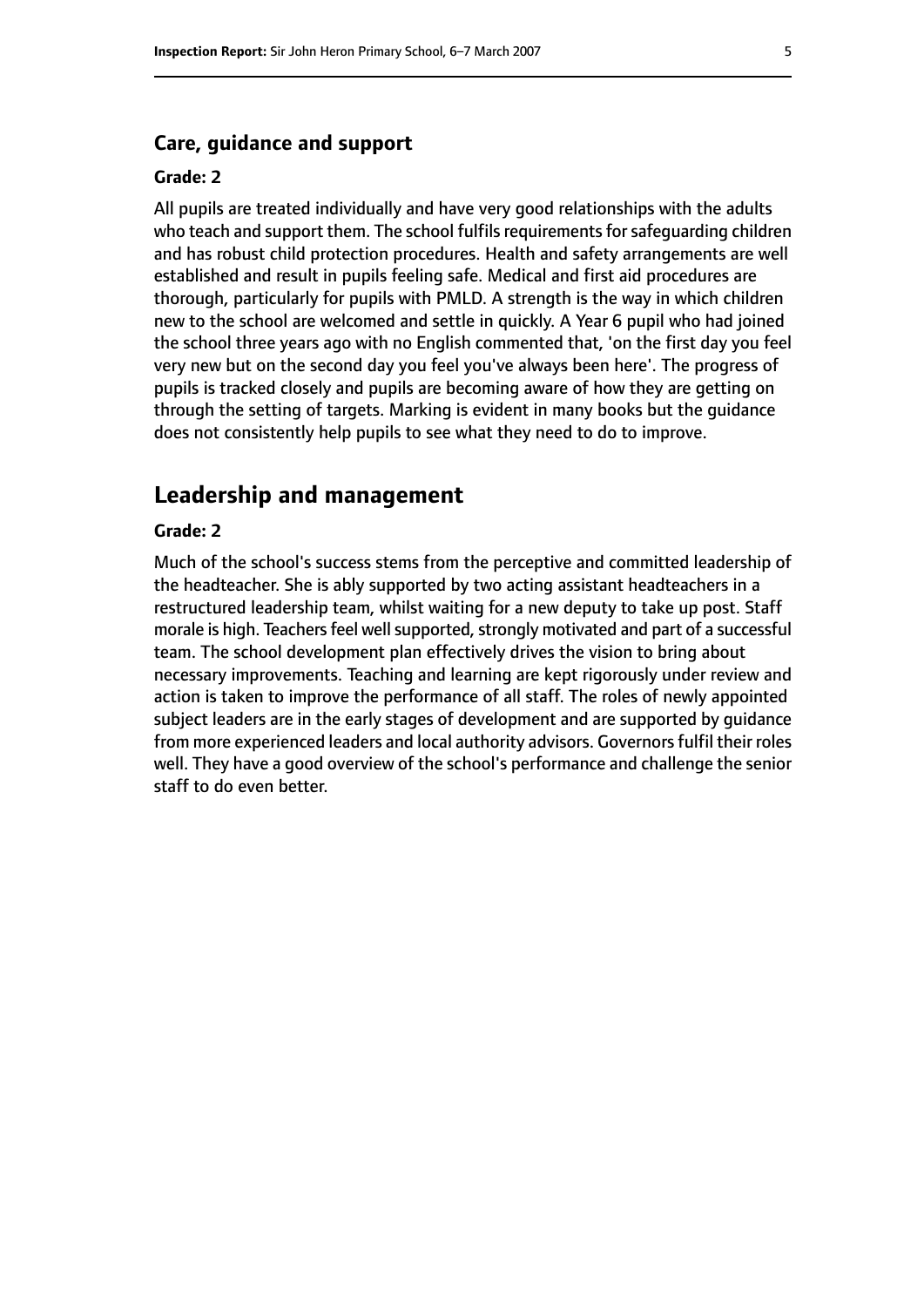**Any complaints about the inspection or the report should be made following the procedures set out inthe guidance 'Complaints about school inspection', whichis available from Ofsted's website: www.ofsted.gov.uk.**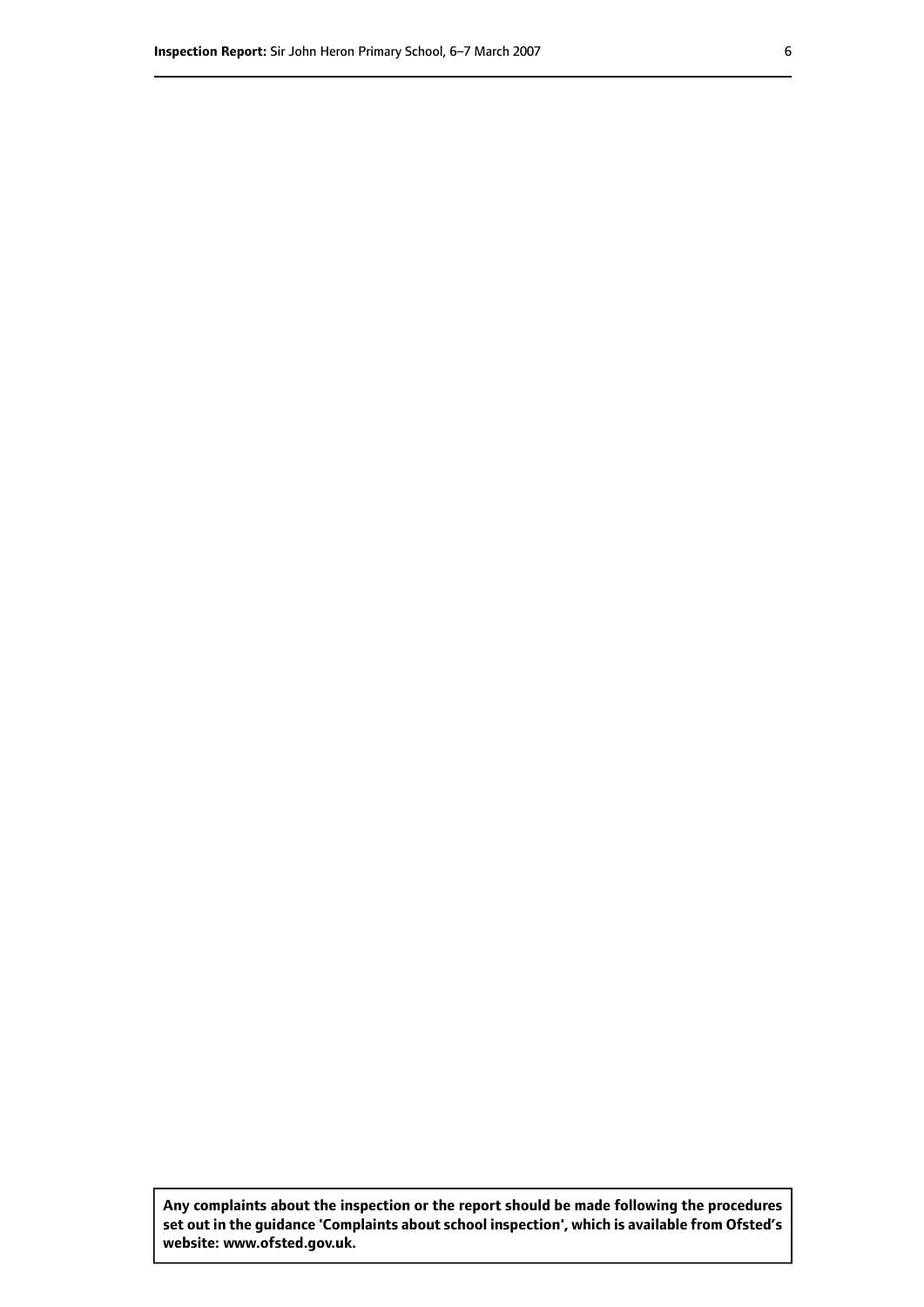# **Inspection judgements**

| Key to judgements: grade 1 is outstanding, grade 2 good, grade 3 satisfactory, and grade 4 | <b>School</b>  |
|--------------------------------------------------------------------------------------------|----------------|
| inadeauate                                                                                 | <b>Overall</b> |

# **Overall effectiveness**

| How effective, efficient and inclusive is the provision of education, integrated<br>care and any extended services in meeting the needs of learners? |     |
|------------------------------------------------------------------------------------------------------------------------------------------------------|-----|
| How well does the school work in partnership with others to promote learners'<br>well-being?                                                         |     |
| The quality and standards in the Foundation Stage                                                                                                    |     |
| The effectiveness of the school's self-evaluation                                                                                                    |     |
| The capacity to make any necessary improvements                                                                                                      |     |
| Effective steps have been taken to promote improvement since the last<br>inspection                                                                  | Yes |

### **Achievement and standards**

| How well do learners achieve?                                                                               |  |
|-------------------------------------------------------------------------------------------------------------|--|
| The standards <sup>1</sup> reached by learners                                                              |  |
| How well learners make progress, taking account of any significant variations between<br>groups of learners |  |
| How well learners with learning difficulties and disabilities make progress                                 |  |

## **Personal development and well-being**

| How good is the overall personal development and well-being of the<br>learners?                                  |  |
|------------------------------------------------------------------------------------------------------------------|--|
| The extent of learners' spiritual, moral, social and cultural development                                        |  |
| The behaviour of learners                                                                                        |  |
| The attendance of learners                                                                                       |  |
| How well learners enjoy their education                                                                          |  |
| The extent to which learners adopt safe practices                                                                |  |
| The extent to which learners adopt healthy lifestyles                                                            |  |
| The extent to which learners make a positive contribution to the community                                       |  |
| How well learners develop workplace and other skills that will contribute to<br>their future economic well-being |  |

# **The quality of provision**

| How effective are teaching and learning in meeting the full range of the<br>learners' needs?          |  |
|-------------------------------------------------------------------------------------------------------|--|
| How well do the curriculum and other activities meet the range of needs<br>and interests of learners? |  |
| How well are learners cared for, guided and supported?                                                |  |

 $^1$  Grade 1 - Exceptionally and consistently high; Grade 2 - Generally above average with none significantly below average; Grade 3 - Broadly average to below average; Grade 4 - Exceptionally low.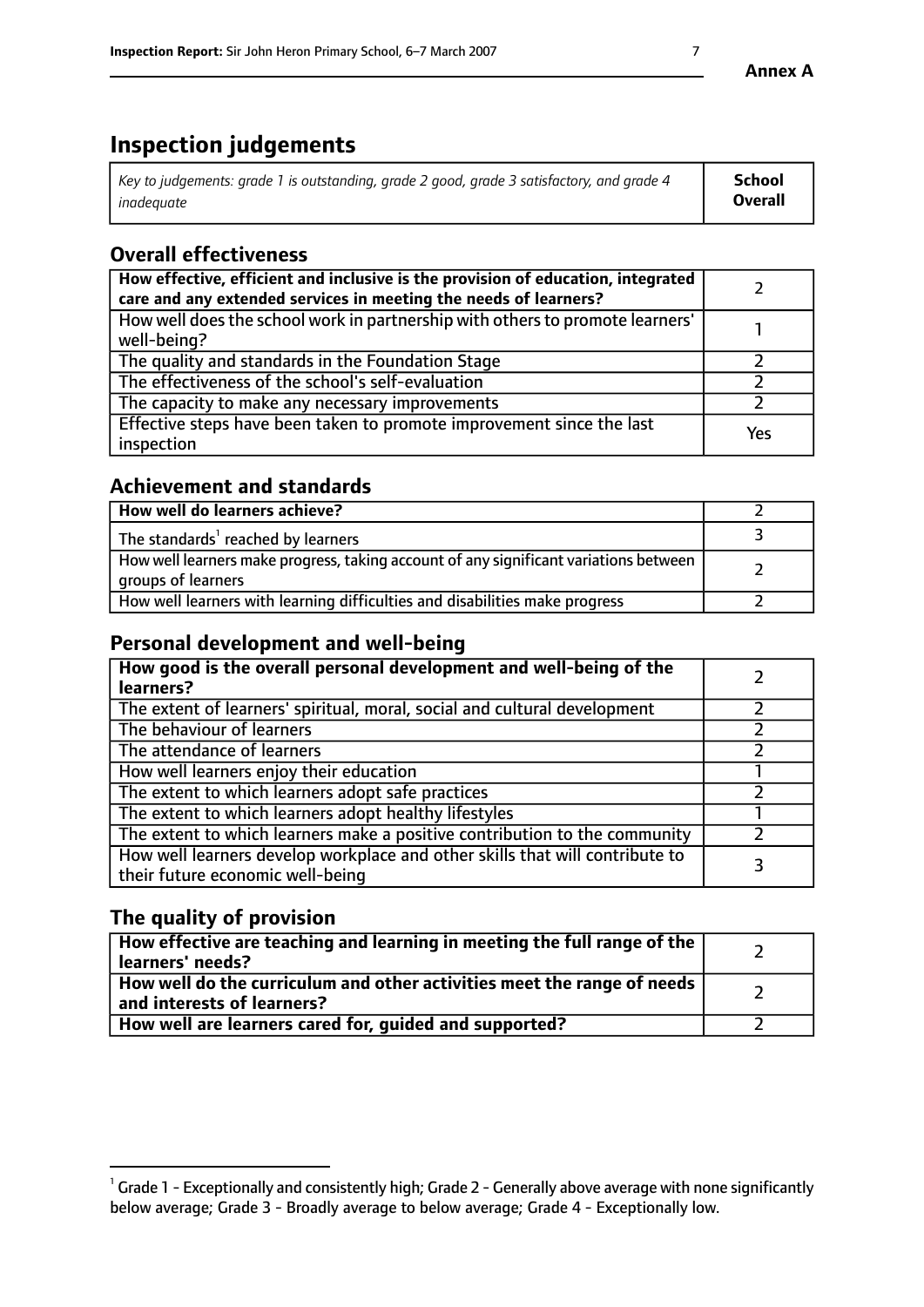# **Leadership and management**

| How effective are leadership and management in raising achievement<br>and supporting all learners?                                              |           |
|-------------------------------------------------------------------------------------------------------------------------------------------------|-----------|
| How effectively leaders and managers at all levels set clear direction leading<br>to improvement and promote high quality of care and education |           |
| How effectively performance is monitored, evaluated and improved to meet<br>challenging targets                                                 |           |
| How well equality of opportunity is promoted and discrimination tackled so<br>that all learners achieve as well as they can                     |           |
| How effectively and efficiently resources, including staff, are deployed to<br>achieve value for money                                          |           |
| The extent to which governors and other supervisory boards discharge their<br>responsibilities                                                  |           |
| Do procedures for safequarding learners meet current government<br>requirements?                                                                | Yes       |
| Does this school require special measures?                                                                                                      | No        |
| Does this school require a notice to improve?                                                                                                   | <b>No</b> |